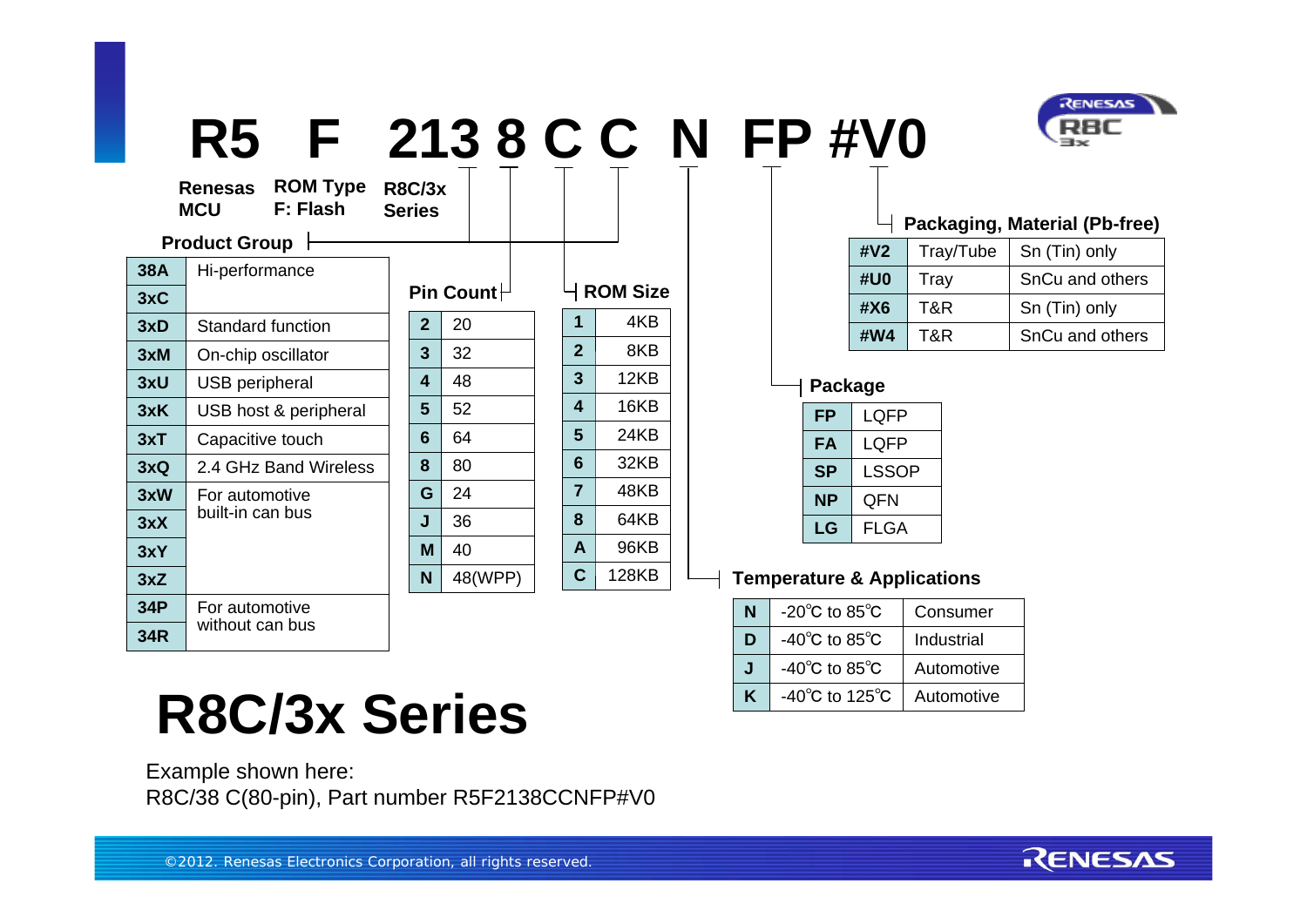

### **R8C/Mx Series**

Example shown here: R8C/M12A (20-pin), Part number R5F2M120ANSP#U0

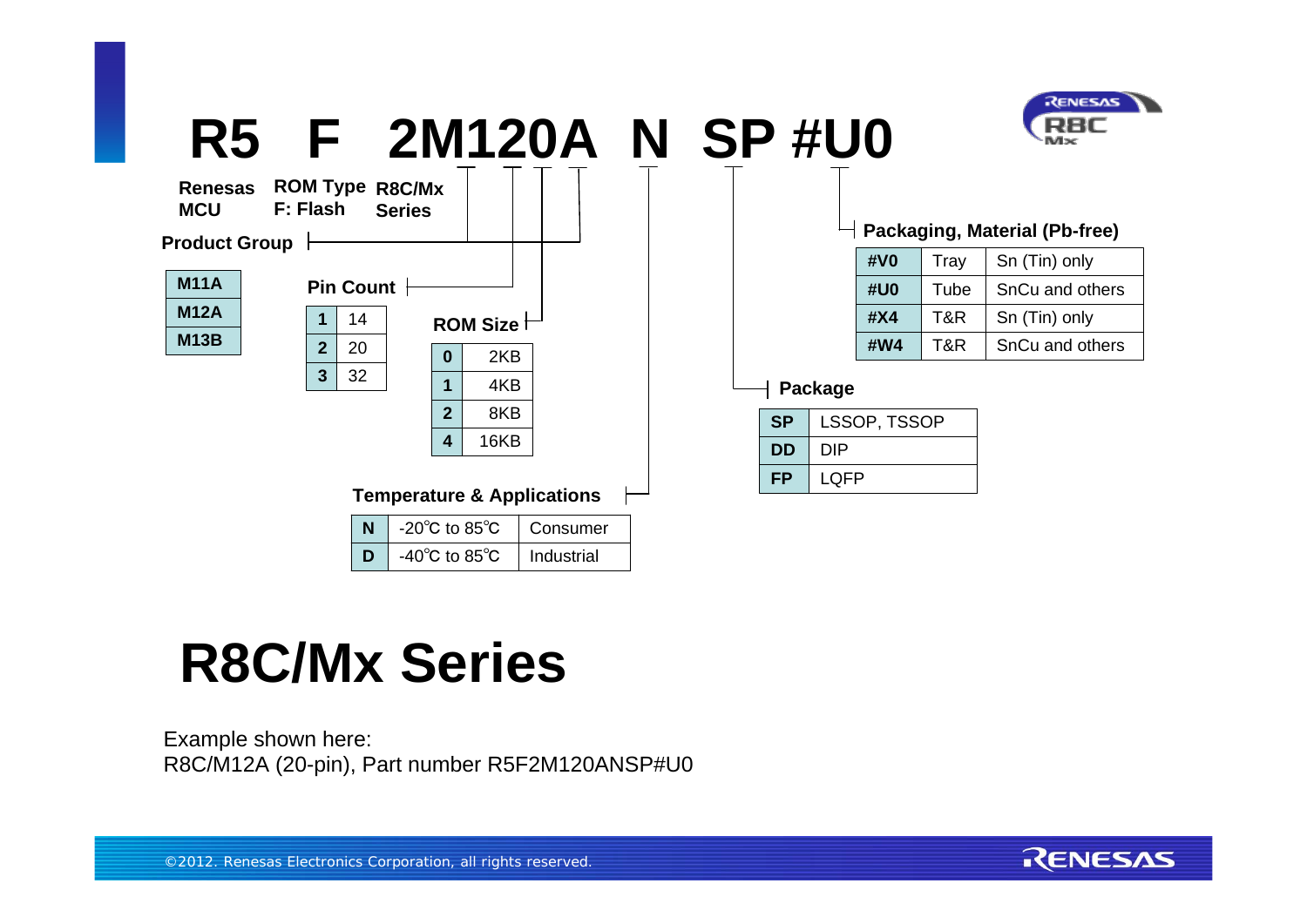|                              | R5 F 2L357 C N FP #V2       |                         |    |                 |                |       |                |                                       |             |              |                 | <b>RENESAS</b><br><b>RBC</b>  |
|------------------------------|-----------------------------|-------------------------|----|-----------------|----------------|-------|----------------|---------------------------------------|-------------|--------------|-----------------|-------------------------------|
| <b>Renesas</b><br><b>MCU</b> | <b>ROM Type</b><br>F: Flash | R8C/Lx<br><b>Series</b> |    |                 |                |       |                |                                       |             |              |                 |                               |
|                              | <b>Product Group</b>        |                         |    |                 |                |       |                |                                       |             |              |                 | Packaging, Material (Pb-free) |
| <b>LAxA</b>                  | Super Low Power             |                         |    |                 |                |       |                |                                       |             | #V0<br>#V2   | Tray            | Sn (Tin) only                 |
| L3xC                         | Hi-performance              | Pin Count $\vdash$      |    | <b>ROM Size</b> |                |       |                |                                       | #U0         | Tray         | SnCu and others |                               |
| L3xM                         | Hi-performance              | $\mathbf{3}$            | 32 |                 | 2 <sup>2</sup> | 8KB   |                |                                       | Package     |              |                 |                               |
| <b>LAPS</b>                  | <b>Super Low Power</b>      | 5                       | 52 |                 | 4              | 16KB  |                |                                       |             |              |                 |                               |
|                              |                             | $6\phantom{1}$          | 64 |                 | 6              | 32KB  |                | <b>FP</b>                             | <b>LQFP</b> |              |                 |                               |
|                              |                             | 8                       | 80 |                 | $\overline{7}$ | 48KB  |                | <b>FA</b>                             | <b>LQFP</b> |              |                 |                               |
|                              |                             | $\mathbf{A}$            | 30 |                 | 8              | 64KB  |                | <b>SP</b>                             |             | <b>LSSOP</b> |                 |                               |
|                              |                             |                         |    |                 | A              | 96KB  |                |                                       |             |              |                 |                               |
|                              |                             |                         |    |                 | $\mathbf{C}$   | 128KB |                | <b>Temperature &amp; Applications</b> |             |              |                 |                               |
|                              |                             |                         |    |                 |                |       | N <sub>1</sub> | $-20^{\circ}$ C to 85 $^{\circ}$ C    |             |              | Consumer        |                               |
|                              |                             |                         |    |                 |                |       | D              | -40 $^{\circ}$ C to 85 $^{\circ}$ C   |             |              | Industrial      |                               |

#### **R8C/Lx Series**

Example shown here: R8C/L35C (52-pin), Part number R5F2L357CNFP#V2

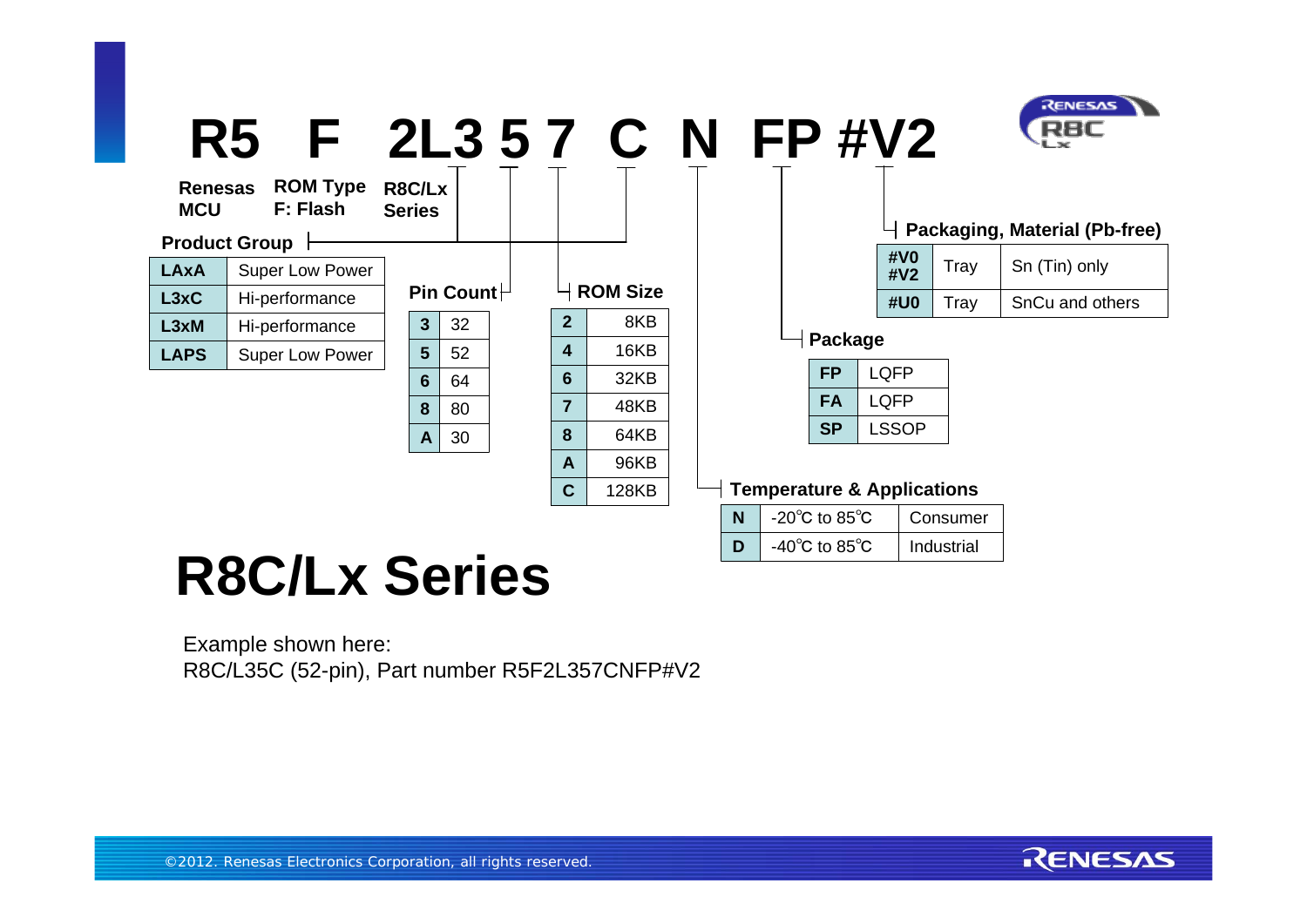|                              | R <sub>5</sub>       | F 2154 C E J FP #V0                                           |                |                 |   |                                      |                 |      | <u>in the second</u><br><b>RBC</b> |
|------------------------------|----------------------|---------------------------------------------------------------|----------------|-----------------|---|--------------------------------------|-----------------|------|------------------------------------|
| <b>Renesas</b><br><b>MCU</b> |                      | <b>ROM Type</b><br><b>R8C/5x</b><br>F: Flash<br><b>Series</b> |                |                 |   |                                      |                 |      | Packaging, Material (Pb-free)      |
|                              | <b>Product Group</b> |                                                               |                |                 |   |                                      |                 |      |                                    |
| <b>54xE</b>                  | <b>R8C/</b>          | CAN, Data Flash                                               |                |                 |   |                                      | #V <sub>0</sub> | Tray | Sn (Tin) only                      |
| <b>54xF</b>                  | 54E                  | CAN, No Data Flash                                            |                | <b>ROM Size</b> |   |                                      | #X4             | T&R  | Sn (Tin) only                      |
| <b>54xG</b>                  |                      | No CAN, Data Flash                                            | $6\phantom{1}$ | 32KB            |   | Package                              |                 |      |                                    |
| <b>54xH</b>                  |                      | No CAN, No Data                                               | $\overline{7}$ | 48KB            |   |                                      |                 |      |                                    |
|                              |                      | Flash                                                         | 8              | 64KB            |   | <b>LQFP</b><br><b>FP</b>             |                 |      |                                    |
| <b>56xE</b>                  | <b>R8C/</b>          | CAN, Data Flash                                               | A              | 96KB            |   |                                      |                 |      |                                    |
| <b>56xF</b>                  | 56E                  | CAN, No Data Flash                                            | $\mathbf{C}$   | 128KB           |   | <b>Temperature</b>                   |                 |      |                                    |
| <b>56xG</b>                  |                      | No CAN, Data Flash                                            |                |                 | J | -40 $^{\circ}$ C to 85 $^{\circ}$ C  |                 |      |                                    |
| <b>56xH</b>                  |                      | No CAN, No Data<br>Flash                                      |                |                 | K | -40 $^{\circ}$ C to 125 $^{\circ}$ C |                 |      |                                    |

# **R8C/5x Series**

Example shown here: R8C/54E (48-pin), Part number R5F2154CEJFP#V0



-------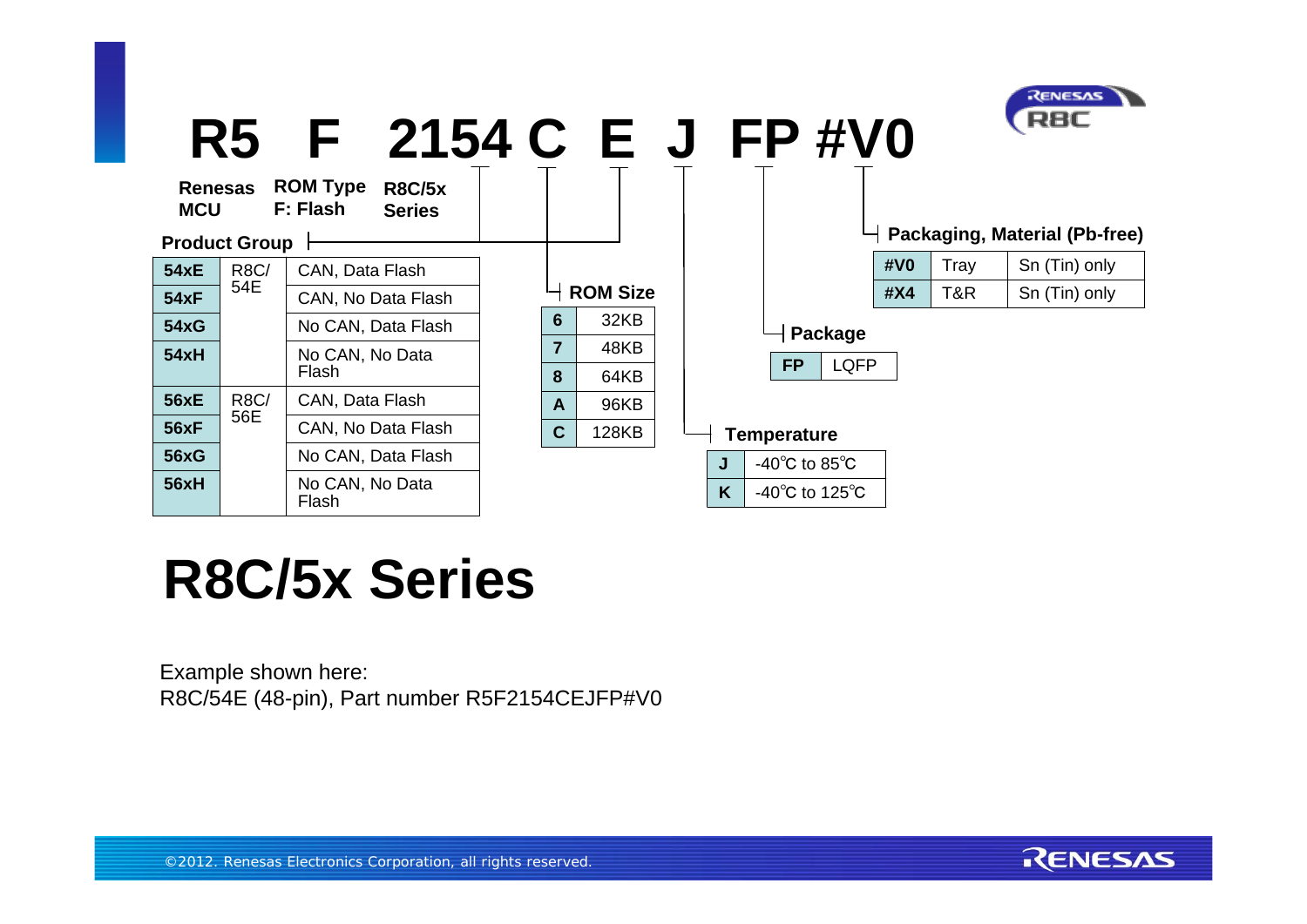# **R5 F 2120 6 J FP #U2**



|                                      |                      | <b>Renesas</b><br><b>MCU</b>   | <b>ROM Type</b><br><b>R8C/2x</b><br>F: Flash<br><b>Series</b> |                                                                                                                           |                                                   |    |  |                                   |              |     |           | <b>Packaging, Material (Pb-free)</b> |  |  |
|--------------------------------------|----------------------|--------------------------------|---------------------------------------------------------------|---------------------------------------------------------------------------------------------------------------------------|---------------------------------------------------|----|--|-----------------------------------|--------------|-----|-----------|--------------------------------------|--|--|
|                                      | <b>Product Group</b> |                                |                                                               |                                                                                                                           | <b>ROM Size</b>                                   |    |  |                                   |              | #V2 | Tray      | Sn (Tin) only                        |  |  |
|                                      | 20                   | R8C/20                         | No Data Flash                                                 |                                                                                                                           |                                                   |    |  |                                   |              | #U2 | Tray/Tube | SnCu and others                      |  |  |
|                                      | 21                   | R8C/21                         | 1KB x 2 Data Flash                                            | 1                                                                                                                         | 4KB                                               |    |  |                                   |              | #X6 | T&R       | Sn (Tin) only                        |  |  |
|                                      | 22                   | R8C/22                         | No Data Flash w/ CAN                                          | $\overline{2}$                                                                                                            | 8KB                                               |    |  |                                   |              | #W4 | T&R       | SnCu and others                      |  |  |
|                                      | 23                   | R8C/23                         | 1KB x 2 Data Flash w/ CAN                                     | $\overline{4}$                                                                                                            | 16KB                                              |    |  | Package                           |              |     |           |                                      |  |  |
|                                      | 24                   | R8C/24                         | No Data Flash                                                 | $5\phantom{1}$                                                                                                            | 24KB                                              |    |  |                                   |              |     |           |                                      |  |  |
|                                      | 25                   | R8C/25                         | 1KB x 2 Data Flash                                            | 6                                                                                                                         | 32KB                                              |    |  | <b>FP</b>                         | <b>LQFP</b>  |     |           |                                      |  |  |
|                                      | 26                   | R8C/26                         | No Data Flash                                                 | $\overline{7}$                                                                                                            | 48KB                                              |    |  | LG                                | <b>BGA</b>   |     |           |                                      |  |  |
|                                      | 27                   | R8C/27                         | 1KB x 2 Data Flash                                            | 8                                                                                                                         | 64KB                                              |    |  | <b>SP</b>                         | <b>LSSOP</b> |     |           |                                      |  |  |
|                                      | 28                   | R8C/28                         | No Data Flash                                                 | $\mathbf{A}$                                                                                                              | <b>96KB</b>                                       |    |  | <b>FA</b>                         | <b>LQFP</b>  |     |           |                                      |  |  |
|                                      | 29                   | R8C/29                         | 1KB x 2 Data Flash                                            |                                                                                                                           | $\mathbf C$<br><b>128KB</b><br><b>Temperature</b> |    |  |                                   |              |     |           |                                      |  |  |
|                                      | 2A                   | <b>R8C/2A</b>                  | No Data Flash                                                 |                                                                                                                           |                                                   |    |  |                                   |              |     |           |                                      |  |  |
|                                      | 2B                   | <b>R8C/2B</b>                  | 1KB x 2 Data Flash                                            |                                                                                                                           |                                                   | N. |  | $-20^{\circ}$ C to $85^{\circ}$ C |              |     |           |                                      |  |  |
|                                      | 2C                   | <b>R8C/2D</b><br>No Data Flash |                                                               |                                                                                                                           | $-40^{\circ}$ C to 85 $^{\circ}$ C<br>D           |    |  |                                   |              |     |           |                                      |  |  |
|                                      | 2D                   | <b>R8C/2C</b>                  | 1KB x 2 Data Flash                                            | $-40^{\circ}$ C to $85^{\circ}$ C<br>J<br>$-20^{\circ}$ C to 105 $^{\circ}$ C<br>Y<br>$-40^{\circ}$ C to 125 $^{\circ}$ C |                                                   |    |  |                                   |              |     |           |                                      |  |  |
|                                      | 2E                   | <b>R8C/2E</b>                  | No Data Flash                                                 |                                                                                                                           |                                                   |    |  |                                   |              |     |           |                                      |  |  |
|                                      | 2F                   | <b>R8C/2F</b>                  | 1KB x 2 Data Flash                                            |                                                                                                                           |                                                   | K. |  |                                   |              |     |           |                                      |  |  |
|                                      | 2G                   | <b>R8C/2G</b>                  | No Data Flash                                                 |                                                                                                                           |                                                   |    |  |                                   |              |     |           |                                      |  |  |
|                                      | 2H                   | <b>R8C/2H</b>                  | No Data Flash                                                 |                                                                                                                           | <b>R8C/2x Series</b>                              |    |  |                                   |              |     |           |                                      |  |  |
|                                      | 2J                   | <b>R8C/2J</b>                  | No Data Flash                                                 |                                                                                                                           |                                                   |    |  |                                   |              |     |           |                                      |  |  |
| <b>R8C/2K</b><br>2K<br>No Data Flash |                      |                                |                                                               |                                                                                                                           | Example shown here:                               |    |  |                                   |              |     |           |                                      |  |  |
|                                      | 2L                   | <b>R8C/2L</b>                  | 1KB x 2 Data Flash                                            | R8C/20 (48-pin), Part number R5F21206JFP#U2                                                                               |                                                   |    |  |                                   |              |     |           |                                      |  |  |

©2012. Renesas Electronics Corporation, all rights reserved.